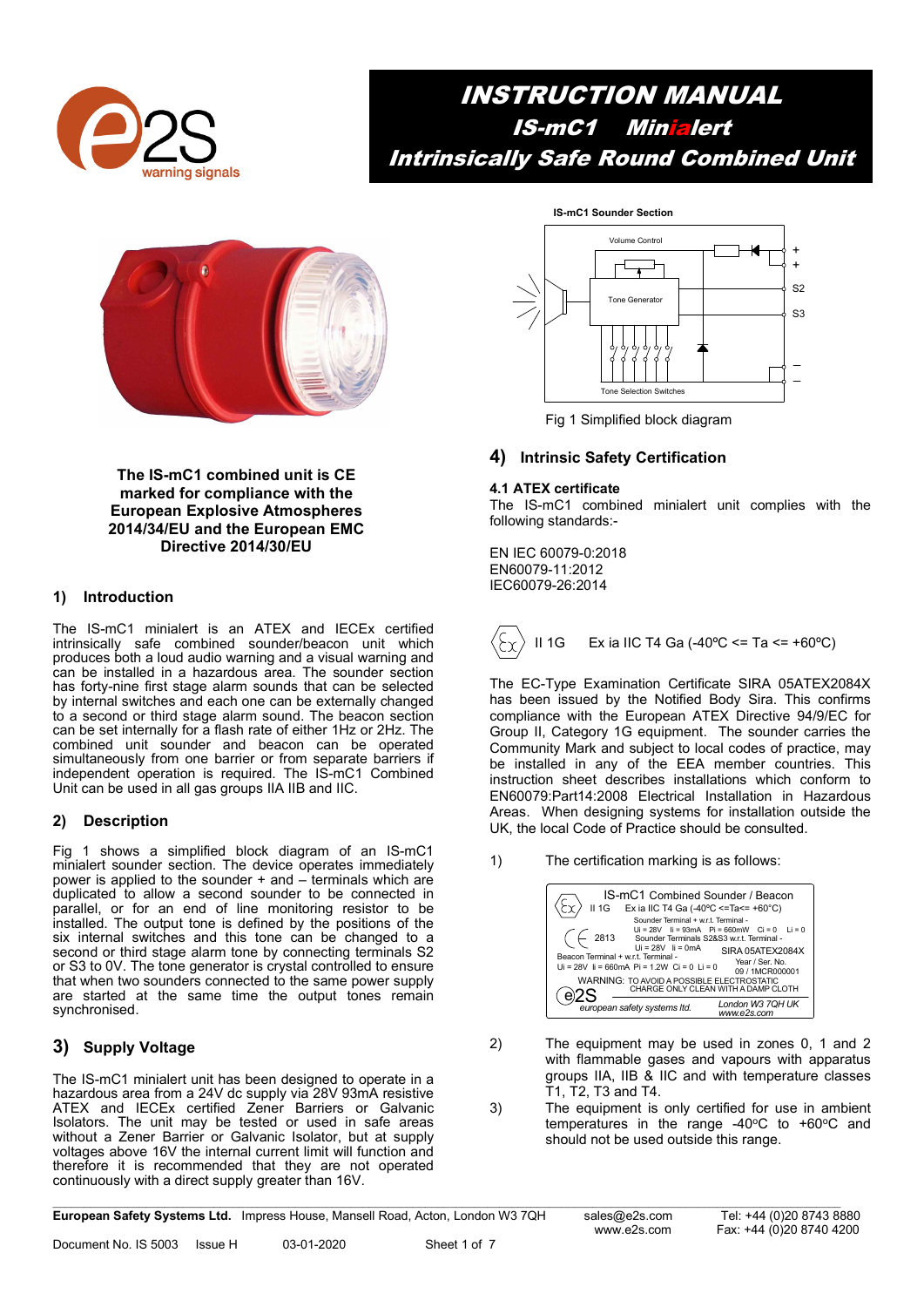- 4) The certificate number has an 'X' suffix, which indicates that the certificate contains one of more special conditions for safe use. Those installing or inspecting the equipment should refer to this section of the certificate.
- 5) The equipment has not been assessed as a safetyrelated device (as referred to by Directive 94/9/EC Annex II, clause 1.5).
- 6) Installation of this equipment shall be carried out by suitably-trained personnel in accordance with the applicable code of practice.
- 7) Repair of this equipment shall only be carried out by the manufacturer or in accordance with the applicable code of practice.
- 8) The certification of this equipment relies on the following materials used in its construction:

| Fnclosure: | <b>ABS Plastic</b> |
|------------|--------------------|
| l ens:     | Polycarbonate      |

If the equipment is likely to come into contact with aggressive substances, then it is the responsibility of the user to take suitable precautions that prevent it from being adversely affected, thus ensuring that the type of protection is not compromised.

"Aggressive substances" - e.g. acidic liquids or gases that may attack metals, or solvents that may affect polymeric materials.

"Suitable precautions" - e.g. regular checks as part of routine inspections or establishing from the material's data sheet that it is resistant to specific chemicals.

## SPECIAL CONDITIONS FOR SAFE USE (as stated in the EC Type Examination Certificate SIRA 05ATEX2084X)

## Conditions for IS-mCl Combined Sounder / Beacon

The equipment has an ingress protection rating of IP65. However, if it has been supplied without cable entry devices, then the user shall ensure that the devices that are fitted will provide an ingress protection that is appropriate to the environment in which it is installed i.e. IP20 or better. If only one of the two cable entries are used, then the unused entry 'knockout' shall be left intact or fitted with a blanking device that ensures ingress protection appropriate to the environment in which it is installed i.e. IP20 or better.

The total capacitance connected to sounder terminals + wrt - (i.e. the capacitance of the cable plus any other capacitance) shall not exceed 83nF.

The enclosure is non-conducting and may generate an ignition-capable level of electrosatic charges under certain extreme conditions. The user should ensure that the equipment is not installed in a location where it may be subjected to external conditions that might cause a build-up of electrostatic charges on non-conducting surfaces, additionally, cleaning of the equipment should be done only with a damp cloth.

The equipment shall only be supplied via Sounder Terminals + w.r.t. Sounder Terminals - from a barrier having a maximum open circuit voltage Uo that is  $\leq$  28V and a maximum short circuit current Io that is  $\leq$  93mA, where Io is resistively limited. The barrier shall be ATEX certified by a notified body.

If not already fitted optional internal wiring connections between Sounder Terminals + / - and Beacon Terminals + / may be fitted by the user. The wiring used for such connections shall have a minimum radial thickness of insulation of 0.5mm.

#### 4.2 Zones, Gas Groups and Temperature Classification

The IS-mC1 minialert unit has been certified Ex ia IIC T4 Ga. When connected to an approved system it may be installed in:

| Zone 0 | explosive gas air mixture |
|--------|---------------------------|
|        | continuously present.     |

- Zone 1 explosive gas air mixture likely to occur in normal operation.
- Zone 2 explosive gas air mixture not likely to occur, and if it does, it will only exist for a short time.

#### Be used with gases in groups:

| Group A | propane  |
|---------|----------|
| Group B | ethylene |
| Group C | hydrogen |

Having a temperature classification of:

| Τ1 | 450°C           |
|----|-----------------|
| T2 | $300^{\circ}$ C |
| T3 | $200^{\circ}$ C |
| Τ4 | $135^{\circ}$ C |

#### 4.3 Sounder + and - Terminals

Power is supplied to the sounder section via the sounder input terminals + and – on the sounder PCB (see Fig 2) and the terminals have the following input safety parameters:

| Ui                | =   | 28V               |
|-------------------|-----|-------------------|
| li                | $=$ | 93 <sub>m</sub> A |
| Pi                | =   | 660mW             |
| $Ci = 0$ $1i = 0$ |     |                   |

The IS-mC1 combined sounder section may be powered from an ATEX certified Zener barrier or galvanic isolator which have output parameters equal to or less than 28V, 93mA and 660mW, where Io is resistively limited. The cable parameters stated on the selected Zener barrier or galvanic isolator certificate must be observed.

## 4.4 Sounder S2 and S3 Terminals

When terminals S2 or S3 are connected to 0V (- terminal) the sounder output tone changes to the second or third stage alarm respectively. The input safety parameters for these terminals are:

| Ui |   | <b>28V</b>       |
|----|---|------------------|
| li | - | 0 <sub>m</sub> A |

Because the permitted input current is zero, these terminals may only be connected to a diode return barrier, an intrinsically safe relay or a galvanic isolator, all of which must have been certified by an EC Notified Body. Only diode return barriers with a voltage drop of less than 0.9V may be used. Alternatively, these terminals may be connected directly to a mechanically activated switch within the mazardous area.

European Safety Systems Ltd. Impress House, Mansell Road, Acton, London W3 7QH sales@e2s.com Tel: +44 (0)20 8743 8880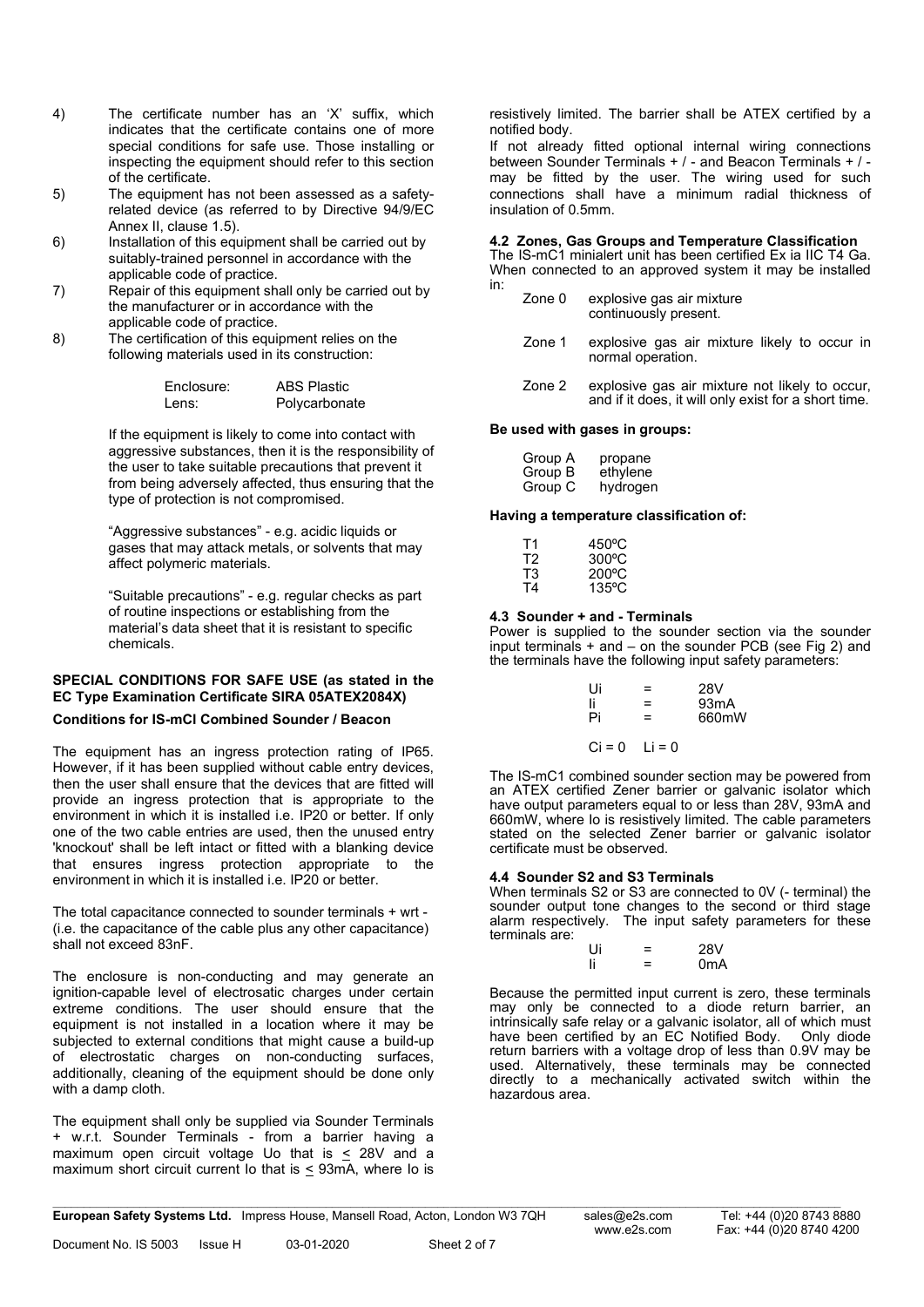#### 4.5 Beacon + and - Terminals

Power is supplied to the beacon section via the beacon input terminals  $+$  and  $-$  on the beacon PCB (see Fig 2) and the terminals have the following input safety parameters:

| Ui                | =   | 28V   |
|-------------------|-----|-------|
|                   | =   | 660mA |
| Pi                | $=$ | 1.2W  |
|                   |     |       |
| $Ci = 0$ $Li = 0$ |     |       |

The IS-mC1 combined beacon section may be powered from any 28V, 660mA 1.2W ATEX certified Zener barrier or galvanic isolator. The cable parameters stated on the selected Zener barrier or galvanic isolator certificate must be observed.



Fig 2 Location of field terminals and controls.

## 4.6 Other intrinsic safety certifications

Please contact European Safety Systems Ltd. for details of non-European intrinsic safety approvals.

## 5) Installation

The IS-mC1 minialert combined unit should only be installed by trained competent personnel.

#### 5.1 Mounting

The IS-mC1 minialert combined unit may be secured to any flat surface by inserting two mounting screws through the back of the round base (see figure 3). The enclosure provides IP65 protection and is suitable for installation in exterior locations provided that the area around the two mounting screws through the back of the base moulding has been sealed and that suitable cable glands with the required IP rating have been used.

#### 5.2 Installation procedure

- a. Unscrew the combined unit security screw and remove the sounder/beacon section from the base by turning it anti-clockwise. Ensure that the 'O' ring seal remains in place.
- b. Remove the required 20mm knockout section(s) depending on system wiring and mount the base to a flat surface by inserting two screws through the back of the base.
- c. Fit the required number of 20mm cable glands or conduit entries into the base and connect the field wiring to the appropriate sounder terminals as shown in section 6 and fig 2 of this manual. The power supply  $terminals + and - are duplicated so that sounders ma)$ be connected in parallel, or an end of line monitoring resistor may be fitted.
- d. Select the required sounder output tone by positioning the six switches as shown in Table 1 and Fig 2.
- e. Apply power to the sounder and adjust the internal volume control to provide the required sound level.
- f. Check that the 'O' ring seal is correctly located on the sounder/beacon section (see Fig. 2) and insert the sounder/beacon section into the base. Push it fully home and turn it clockwise to align the mouldings before tightening the security screw.



Fig 3 Mounting Combined Unit Base.

## 6) Electrical System Design For Installation In Hazardous Areas Using Zener Barriers

#### 6.1 Sounder single stage alarm

If the control switch is in the positive supply, or the power supply is being turned on and off, only a single channel Zener barrier is required as shown in Fig 4. This circuit may also be used if the sounder is being controlled by a mechanically activated switch on the hazardous area side of the barrier.



Fig 4 Sounder single stage alarm using single channel barrier.

If the control switch must be in the negative supply, the circuit shown in Fig 5 may be used. Any diode return barrier certified Ex ia by a EC Notified Body may be used, providing its voltage drop is less than 0.9V.

European Safety Systems Ltd. Impress House, Mansell Road, Acton, London W3 7QH sales@e2s.com Tel: +44 (0)20 8743 8880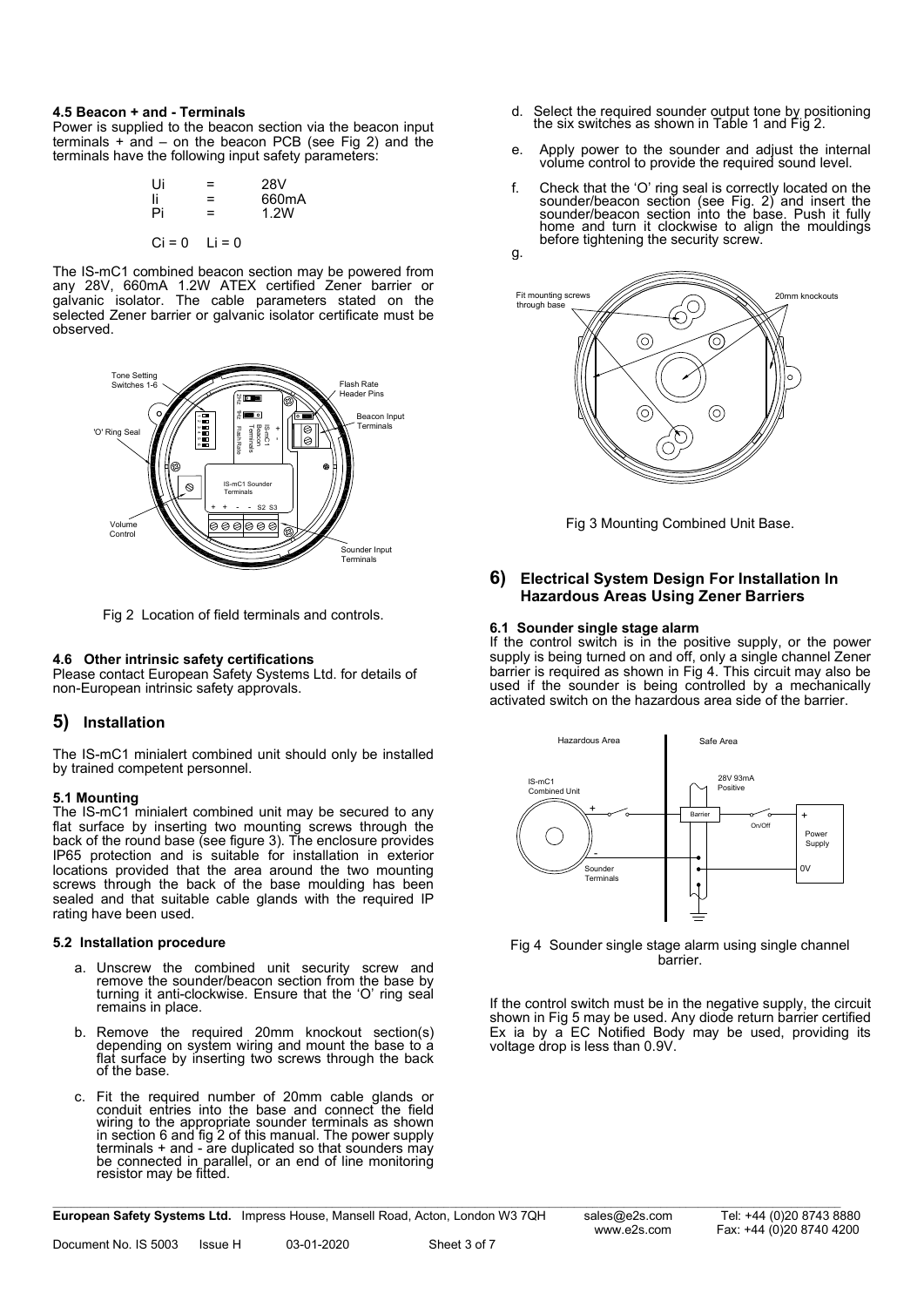

Fig 5 Sounder single stage alarm using two channel barrier.

#### 6.2 Sounder multi-stage alarm

Connecting terminal  $S\bar{2}$  to 0V activates the second stage alarm, and similarly terminal S3 for the third stage alarm. Fig 6 shows how the diode return barriers may be used. If only two stages of alarm are required the third stage barrier should be omitted, the 28V 93mA barrier and the single diode return channel may then be contained in one package.



Fig 6 Sounder multi stage alarm using Zener barriers.

#### 6.3 Beacon operation

The beacon can be operated from the same Zener barrier being used to power the sounder (see Fig 7) or from a separate barrier if the sounder and beacon need to operate independently (see Fig 8). A Diode return barrier can be used if the sounder second and third stage tones are required.

NOTE: If the beacon is operated from the same barrier as the sounder then the sounder and beacon boards must be connected together as shown in Fig 7 using connecting wires that have a minimum radial thickness of insulation of 0.5mm. Also the barrier used must meet the requirements for the sounder section (see section 4.3).



Fig 7 Combined Unit wired for simultaneous operation using one Zener barrier.

European Safety Systems Ltd. Impress House, Mansell Road, Acton, London W3 7QH sales@e2s.com Tel: +44 (0)20 8743 8880



Fig 8 Combined Unit wired for independent operation using separate Zener barriers.

#### 7) Electrical System Design For Installation In Hazardous Areas Using Galvanic Isolators

Galvanic isolators do not require a high integrity earth connection. For small systems where a high integrity earth is not already available, the use of galvanic isolators often reduces the overall installation cost and simplifies design.

#### 7.1 Sounder single stage alarm

The IS-mC1 minialert combined unit may be powered by any galvanic isolator having output parameters within the limits specified in section 4.3, which has been certified Ex ia by an EC Notified Body. The combined unit may be controlled by turning the galvanic isolator on and off, or by a mechanically activated switch on the hazardous area side of the isolator.



Fig 9 Sounder single stage alarm using galvanic isolator.

#### 6.2 Beacon operation

The beacon can be operated from the same isolator being used to power the sounder (see Fig 10) or from a separate isolator if the sounder and beacon need to operate independently (see Fig 11).

NOTE: If the beacon is operated from the same isolator as the sounder then the sounder and beacon boards must be connected together as shown in Fig 11 using connecting wires that have a minimum radial thickness of insulation of 0.5mm. Also the isolator used must meet the requirements for the sounder section (see section 4.3).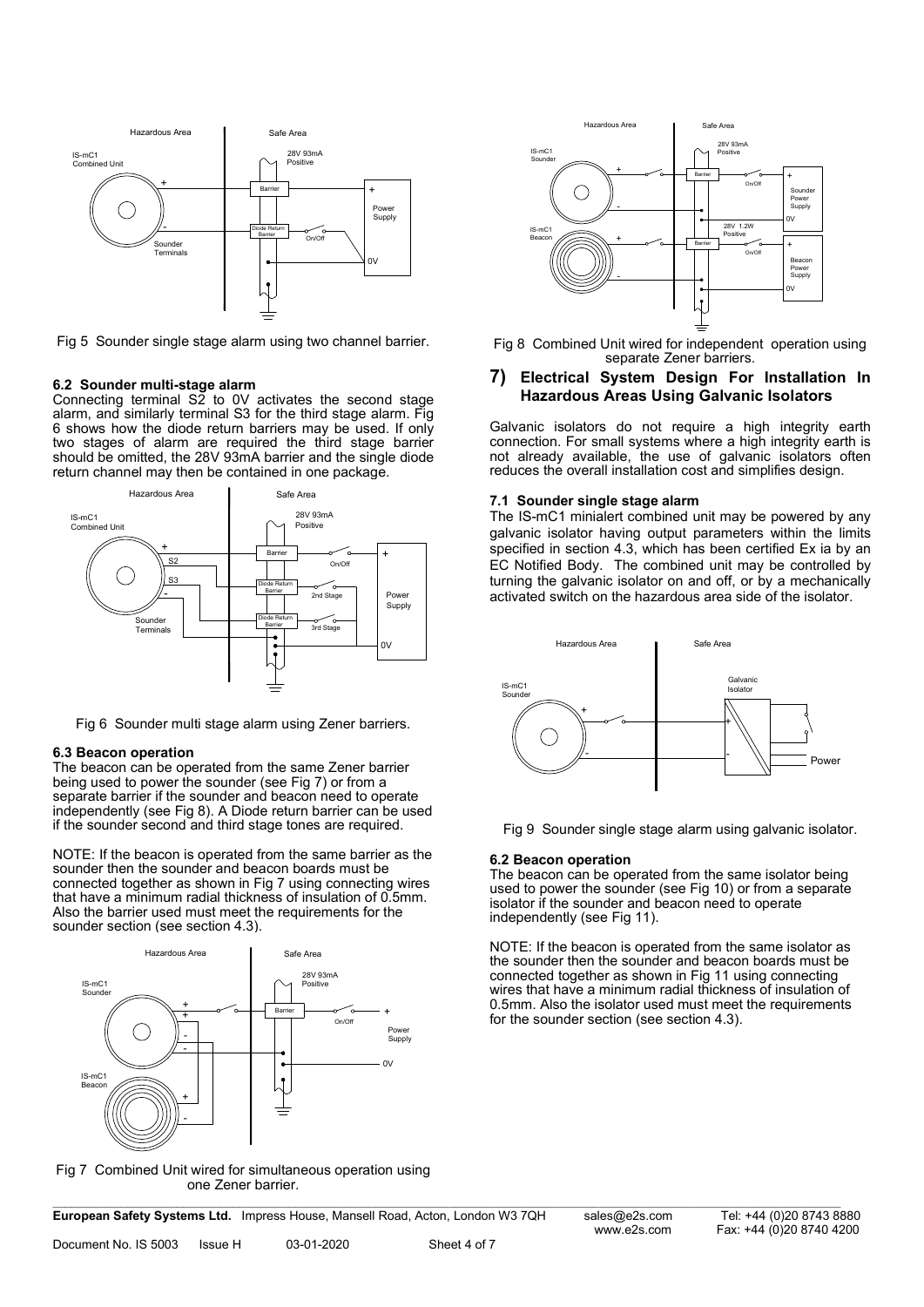Tone Selection – To select the required first stage tone set the tone switches 1 to 6 (see Fig 2) to the tone setting shown in the table below. The table also shows which 2<sup>nd</sup> and 3<sup>rd</sup> stage tones are available for use with the selected first stage tone if more than one tone output stage is required.

| <b>Tone</b><br><b>Number</b> | <b>Tone Description</b>                                 | Switch<br><b>Settings</b><br>123456 | Second<br><b>Stage</b><br>Alarm | Third<br>Stage<br>alarm |
|------------------------------|---------------------------------------------------------|-------------------------------------|---------------------------------|-------------------------|
| Tone 1                       | Continuous 340Hz                                        | 000000                              | Tone 2                          | Tone 5                  |
| Tone 2                       | Alternating 800/1000Hz $@$ 0.25s intervals              | 100000                              | Tone 17                         | Tone 5                  |
| Tone 3                       | Slow whoop 500/1200Hz @ 0.3Hz with 0.5s gap repeated    | 010000                              | Tone 2                          | Tone 5                  |
| Tone 4                       | Sweeping 500/1000Hz @ 1Hz                               | 110000                              | Tone 6                          | Tone 5                  |
| Tone 5                       | Continuous 2400Hz                                       | 001000                              | Tone 3                          | Tone 20                 |
| Tone 6                       | Sweeping 2400/2900Hz @ 7Hz                              | 101000                              | Tone 7                          | Tone 5                  |
| Tone 7                       | Sweeping 2400/2900Hz @ 1Hz                              | 011000                              | Tone 10                         | Tone 5                  |
| Tone 8                       | Siren 500/1200/500Hz @ 0.3Hz                            | 111000                              | Tone 2                          | Tone 5                  |
| Tone 9                       | Sawtooth 1200/500Hz @ 1Hz - D.I.N.                      | 000100                              | Tone 15                         | Tone 2                  |
| Tone 10                      | Alternating 2400/2900Hz @ 2Hz                           | 100100                              | Tone 7                          | Tone 5                  |
| Tone 11                      | Intermittent 1000Hz @ 1Hz                               | 010100                              | Tone 2                          | Tone 5                  |
| Tone 12                      | Alternating 800/1000Hz @ 0.875Hz                        | 110100                              | Tone 4                          | Tone 5                  |
| Tone 13                      | Intermittent 2400Hz $@$ 1Hz                             | 001100                              | Tone 15                         | Tone 5                  |
| Tone 14                      | Intermittent 800Hz 0.25s ON, 1s OFF                     | 101100                              | Tone 4                          | Tone 5                  |
| Tone 15                      | Continuous 800Hz                                        | 011100                              | Tone 2                          | Tone 5                  |
| Tone 16                      | Intermittent 660Hz 150Ns ON, 150ms OFF                  | 111100                              | Tone 18                         | Tone 5                  |
| Tone 17                      | Alternating 544Hz (100ms) / 440Hz (400ms) - NFS 32-001  | 000010                              | Tone 2                          | Tone 27                 |
| Tone 18                      | Intermittent 660Hz 1.8s ON, 1.8s OFF                    | 100010                              | Tone 2                          | Tone 5                  |
| Tone 19                      | Sweep 1400Hz to1600Hz up 1s 1600Hz to 1400Hz down 0.5s  | 010010                              | Tone 2                          | Tone 5                  |
| Tone 20                      | Continuous 660Hz                                        | 110010                              | Tone 2                          | Tone 5                  |
| Tone 21                      | Alternating 554/440Hz $@$ 1Hz                           | 001010                              | Tone 2                          | Tone 5                  |
| Tone 22                      | Intermittent 544Hz @ 0.875Hz                            | 101010                              | Tone 2                          | Tone 5                  |
| Tone 23                      | Intermittent 800Hz @ 2Hz                                | 011010                              | Tone 6                          | Tone 5                  |
| Tone 24                      | Sweeping 800/1000Hz @ 50Hz                              | 111010                              | Tone 29                         | Tone 5                  |
| Tone 25                      | Sweeping 2400/2900Hz @ 50Hz                             | 000110                              | Tone 29                         | Tone 5                  |
| Tone 26                      | Simulated bell                                          | 100110                              | Tone 2                          | Tone 15                 |
| Tone 27                      | Continuous 554Hz                                        | 010110                              | Tone 26                         | Tone 5                  |
| Tone 28                      | Continuous 440Hz                                        | 110110                              | Tone 2                          | Tone 5                  |
| Tone 29                      | Sweeping 800/1000Hz @ 7Hz                               | 001110                              | Tone 7                          | Tone 5                  |
| Tone 30                      | Continuous 300Hz                                        | 101110                              | Tone 2                          | Tone 5                  |
| Tone 31                      | Sweeping 660/1200 @ 1Hz                                 | 011110                              | Tone 26                         | Tone 5                  |
| Tone 32                      | Two Tone Chime                                          | 111110                              | Tone 26                         | Tone 15                 |
| Tone 33                      | Intermittent 745Hz                                      | 000001                              | Tone 2                          | Tone 5                  |
| Tone 34                      | Alternating 1000/2000Hz $@$ 0.5s - Singapore            | 100001                              | Tone 38                         | Tone 45                 |
| Tone 35                      | 420Hz @ 0.625s - Australian Alert                       | 010001                              | Tone 36                         | Tone 5                  |
| Tone 36                      | 500-1200Hz 3.75s / 0.25s - Australian Evacuate          | 110001                              | Tone 35                         | Tone 5                  |
| Tone 37                      | Continuous 1000Hz                                       | 001001                              | Tone 9                          | Tone 45                 |
| Tone 38                      | Continuous 2000Hz                                       | 101001                              | Tone 34                         | Tone 45                 |
| Tone 39                      | Intermittent 800Hz 0.25s ON 1s OFF                      | 011001                              | Tone 23                         | Tone 17                 |
| Tone 40                      | Alternating 544Hz (100ms) / 440Hz (400ms) - NFS 32-001  | 111001                              | Tone 31                         | Tone 27                 |
| Tone 41                      | Motor Siren - Slow rise to 1200Hz                       | 000101                              | Tone 2                          | Tone 5                  |
| Tone 42                      | Motor Siren - Slow rise to 800Hz                        | 100101                              | Tone 2                          | Tone 5                  |
| Tone 43                      | Continuous 1200Hz                                       | 010101                              | Tone 2                          | Tone 5                  |
| Tone 44                      | Motor Siren – Slow rise to 2400Hz                       | 110101                              | Tone 2                          | Tone 5                  |
| Tone 45                      | Intermittent 1000Hz 1s ON, 1s OFF                       | 001101                              | Tone 38                         | Tone 34                 |
| Tone 46                      | Sawtooth 1200/500Hz @ 1Hz - D.I.N. (PFEER P.T.A.P)      | 101101                              | Tone 47                         | Tone 37                 |
| Tone 47                      | Intermittent 1000Hz 1s ON, 1s OFF - PFEER General Alarm | 011101                              | Tone 46                         | Tone 37                 |
| Tone 48                      | 420Hz @ 0.625s - Australian Alert                       | 111101                              | Tone 49                         | Tone 5                  |
| Tone 49                      | 500-1200Hz 3.75s / 0.25s - Australian Evacuate          | 000011                              | Tone 26                         | Tone 37                 |
|                              |                                                         |                                     |                                 |                         |

European Safety Systems Ltd. Impress House, Mansell Road, Acton, London W3 7QH sales@e2s.com Tel: +44 (0)20 8743 8880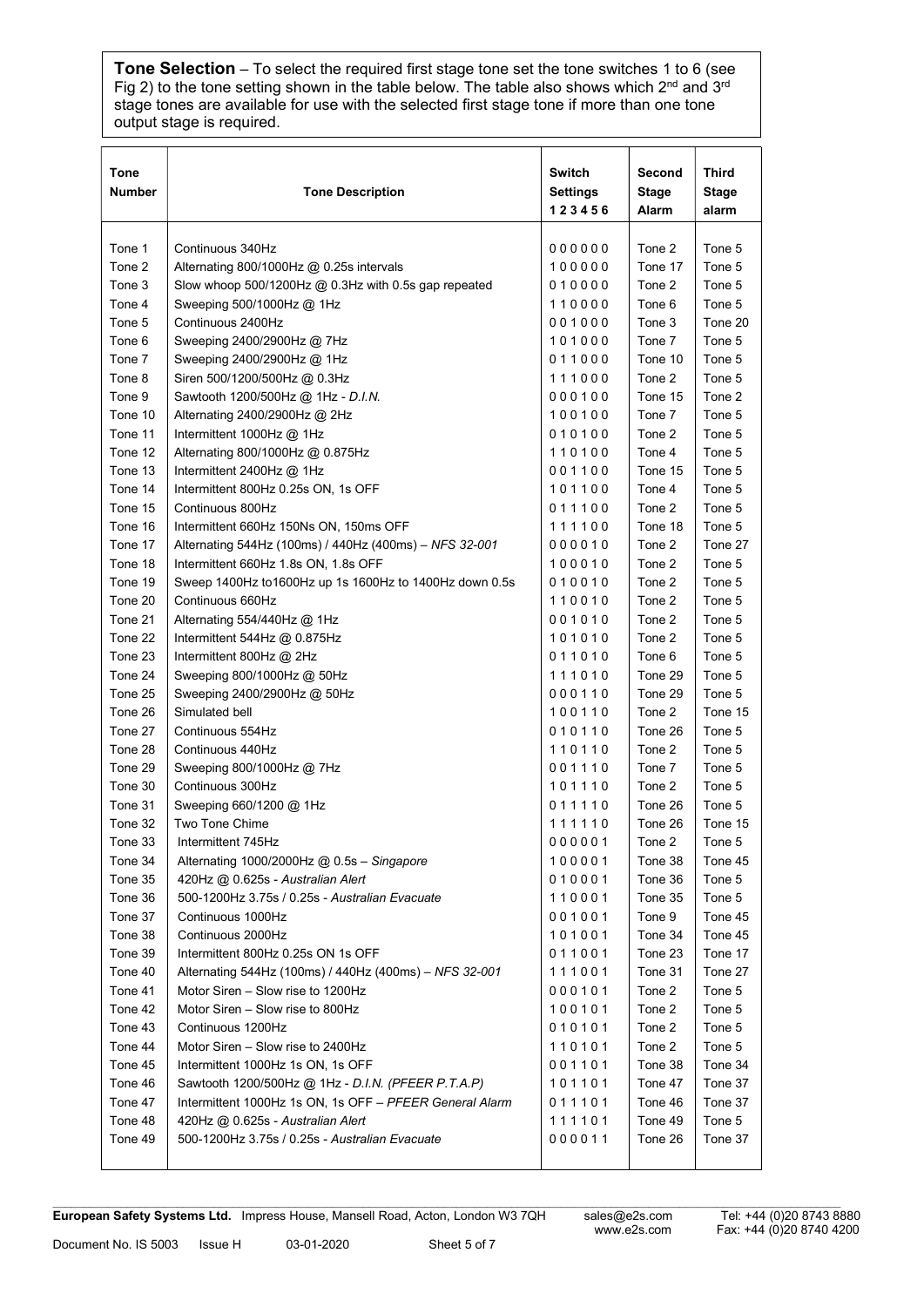

Fig 10 Combined Unit wired for simultaneous operation using one isolator.



Fig 11 Combined Unit wired for independent operation using separate isolators

## 8) Cable Parameters

The maximum permitted cable parameters are as specified on the certificate of the Zener barrier or galvanic isolator that has been selected for the installation. Normally the limits are not restrictive, but care should be taken not to exceed a capacitive limit of 83nF for installations when very long cables are used.

## 9) Volume Control

The output level of the IS-mC1 Combined Sounder / Beacon can be set by adjusting the volume control potentiometer (see Fig 2).

## 10) Maintenance

The sounder should be regularly inspected to ensure that it has not been damaged. Frequency of inspection depends upon environmental conditions, but initially we recommend that this should be done annually.

No attempt should be made to repair a faulty ISmA1 sounder. Suspect sounders must be returned to European Safety Systems Ltd. or to your local agent for repair.

## 11) Guarantee

Sounders that fail within the guarantee period should be returned to European safety Systems Ltd. It is helpful if a brief description of the fault symptoms is provided.

## 12) Customer Comments

European Safety Systems Ltd. is always pleased to receive comments from customers about our products and services. All communications are acknowledged and whenever possible, suggestions are implemented.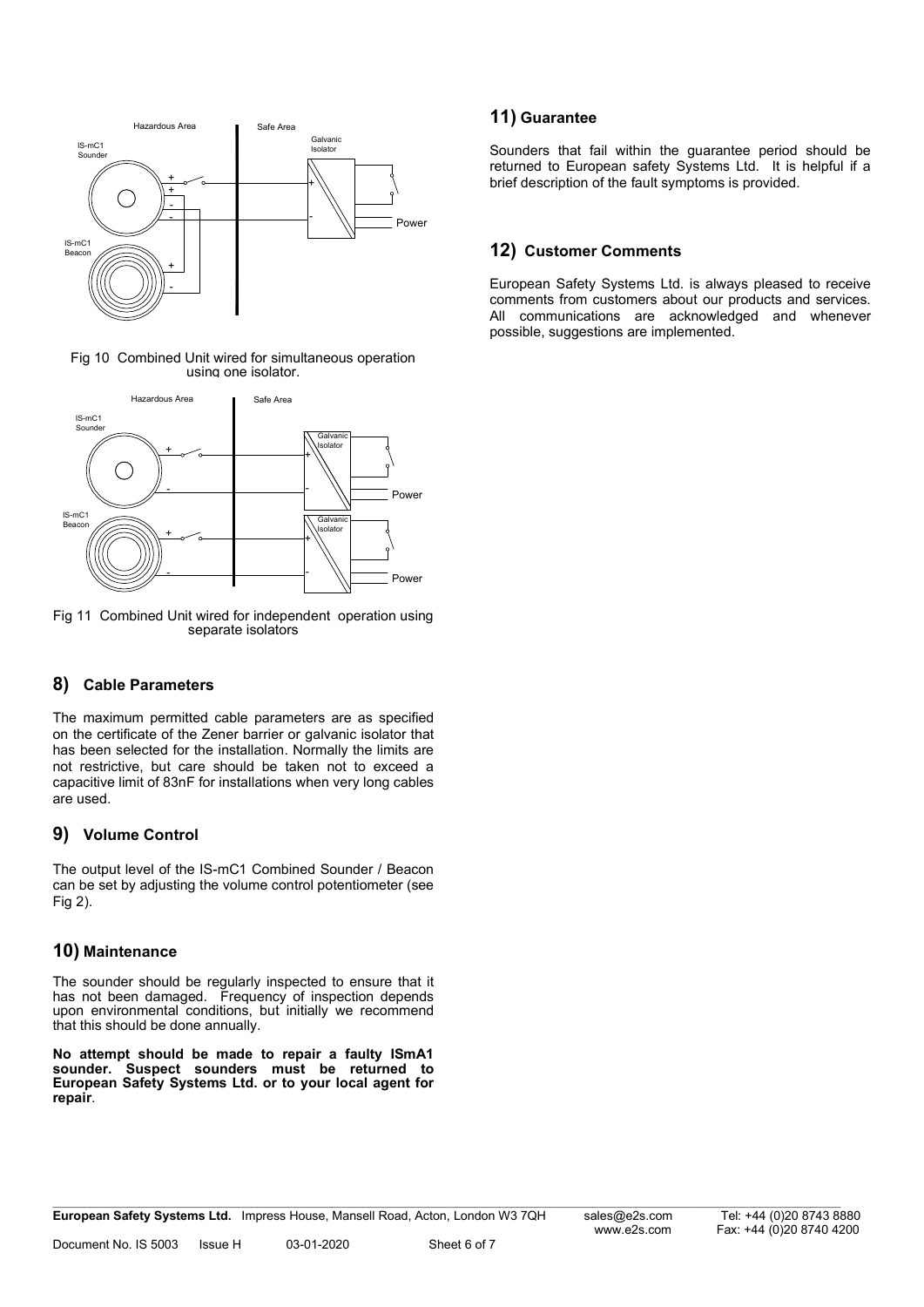# IECEx Approval

The IS-mC1 Combined Sounder / Beacon has also been approved to the IECEx scheme.

The installation requirements for IS-mC1 combined sounder / beacon approved to the IECEx scheme are the same as the installation requirements for IS-mC1 combined sounder / beacon approved to the ATEX directive.

|            | Certificate No. IECEx SIR 06.0045X                            |
|------------|---------------------------------------------------------------|
| Marking:   | Ex ia IIC T4 Ga (Ta = -40°C to +60°C)                         |
| Standards: | IEC 60079-0:2017<br>IEC 60079-11:2011<br>IEC 60079-26:2014-10 |

#### CONDITIONS OF CERTIFICATION (as stated on the IECEx Certificate of Conformity IECEx SIR 06.0045X)

- The equipment has an ingress protection rating of IP65. However, if it has been supplied without a cable entry device, then the user shall ensure that the devices that are fitted will provide an ingress protection that is appropriate to the environment in which it is installed i.e. IP20 on better. If only one of the two cable entries are used, then the unused entry 'knockout' shall be left intact or fitted with a blanking device that ensues ingress protection appropriate to the environment in which it is installed i.e. IP20 or better.
- The total capacitance connected to Sounder Terminals + w.r.t. Terminals - (i.e. the capacitance of the cable plus any other capacitance) shall not exceed 83nF.
- The enclosure is non-conducting and may generate an ignition-capable level of electrosatic charges under certain extreme conditions. The user should ensure that the equipment is not installed in a location where it may be subjected to external conditions that might cause a build-up of electrostatic charges on non-conducting surfaces, additionally, cleaning of the equipment should be done only with a damp cloth.
- The equipment shall only be supplied via Sounder Terminal + w.r.t. Sounder Terminal - from a barrier having a maximum open circuit voltage Uo that is < 28V and a maximum short circuit current Io that is < 93mA, where Io is resistively limited.
- If not already fitted optional internal wiring connections between Sounder Terminals + / - and Beacon Terminals  $+ / -$  may be fitted by the user. The wiring used for such connections shall have a minimum radial thickness of insulation of 0.5mm.

The IS-mC1 combined sounder / beacon is marked with the certification requirements for the ATEX and IECEx and approvals.

| IS-mC1 Combined Sounder / Beacon                                                                              |
|---------------------------------------------------------------------------------------------------------------|
| Ex ia IIC T4 Ga (-40°C <=Ta<= +60°C)<br>$II$ 1G<br>Sounder Terminal + w.r.t. Terminal -                       |
| $Ui = 28V$ $li = 93mA$ $Pi = 660mW$ $Ci = 0$ $Li = 0$<br>Sounder Terminals S2&S3 w.r.t. Terminal -<br>2813    |
| $Ui = 28V$ $ii = 0mA$<br>SIRA 05ATEX2084X<br><b>IECEX SIR 06.0045X</b><br>Beacon Terminal + w.r.t. Terminal - |
| Year / Ser. No.<br>Ui = 28V Ii = 660mA Pi = 1.2W Ci = 0 Li = 0<br>09 / 1MCR000001                             |
| WARNING: TO AVOID A POSSIBLE ELECTROSTATIC<br>CHARGE ONLY CLEAN WITH A DAMP CLOTH                             |
| London W3 7QH UK<br>european safety systems Itd.<br>www.e2s.com                                               |

## FM Approval

The IS-mC1 Combined Sounder / Beacon has also been FM Listed.

Marking: IS Class I, Zone 0, AEx ia IIC T4

IS Class I, Division 1, Groups A, B, C, D

See the Control Drawings D 5037 Sheets 1 and 2 for installation details and entity parameters.

| <b>IS-mC1 Combined SOUNDER / BEACON</b>                                                                                                                                                                                                 |
|-----------------------------------------------------------------------------------------------------------------------------------------------------------------------------------------------------------------------------------------|
| IS Class I, Division 1, Groups A, B, C, D<br>APPROVED<br>IS Class I, Zone 0, AEx ia IIC T4 (-40°C <= Ta<= +60°C)<br>Control Drawing D 5037 Year / Serial No. 09 / 1MCR000001                                                            |
| WARNINGS: Substitution of components may impair safety<br>To prevent ignition of flammable or combustible<br>atmospheres, disconnect power before servicing<br>TO AVOID A POSSIBLE ELECTROSTATIC<br>CHARGE ONLY CLEAN WITH A DAMP CLOTH |
| London W3 7QH UK<br>$eZ$ european safety systems Itd.<br>www.e2s.com                                                                                                                                                                    |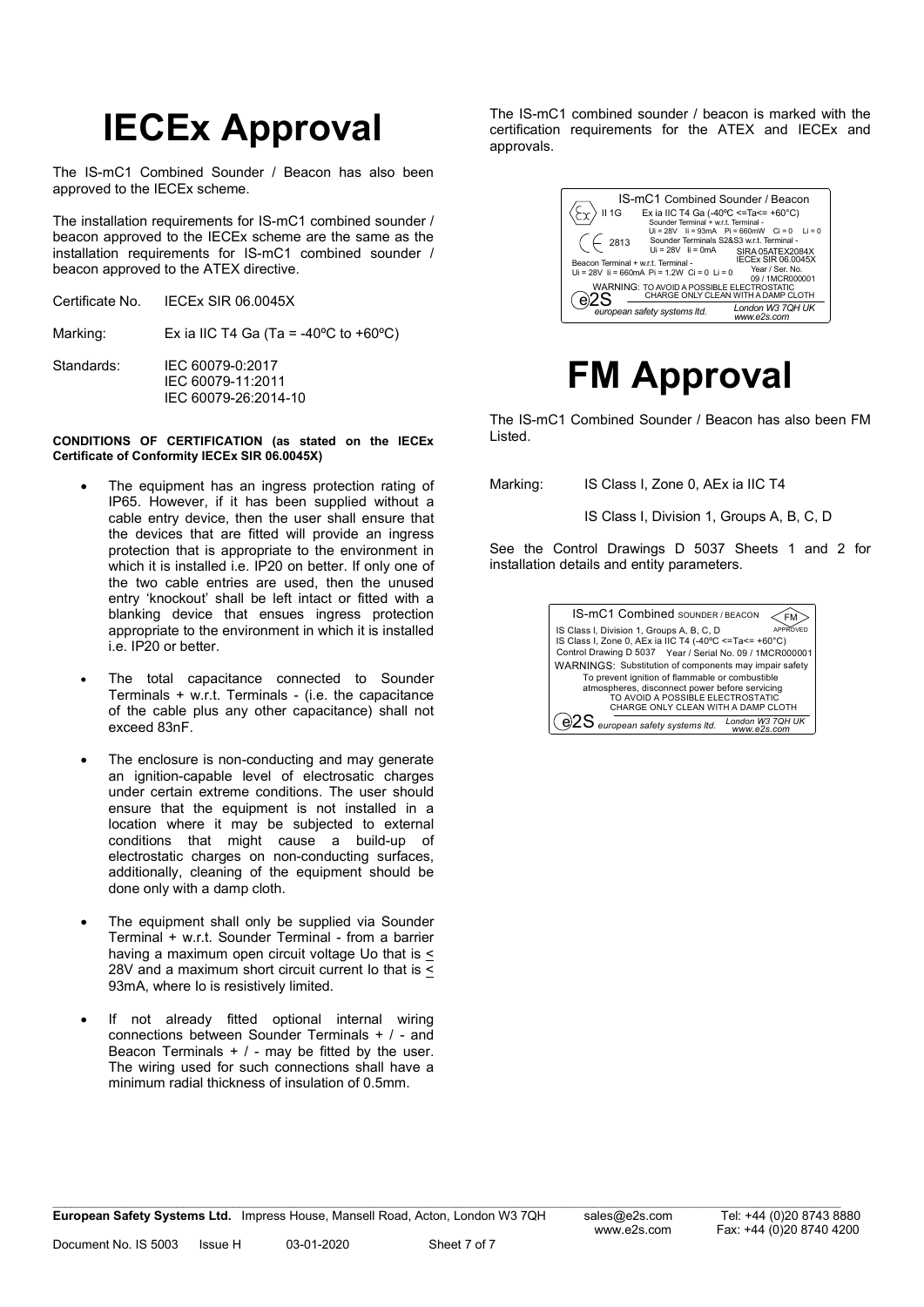| 1. No revision to drawing without prior FM approval | 2. The associated apparatus must be FM approved. | 3. The associated apparatus manufacturer's installation drawing must<br>be followed when installing this equipment. | "Installation of Intrinsically Safe Systems for Hazardous (Classified)<br>4. Installation should be in accordance with ANSI/ISA RP12.06.01<br>Locations" and the National Electrical Code (ANSI/NFPA 70). | 5. The resistance between the intrinsically safe ground and the earth<br>ground must be less the 1 ohm. | 6. The Shunt Zener Diode Barrier must be a FM approved, resistively<br>to, those quoted, and for which the output is non-ignition capable for<br>limited, single channel barrier having parameters less than, or equal<br>the Class, Division or Zone and Group of use. | rating of IP 65. If supplied without cable entry devices then metallic or<br>plastic cable glands, or conduit hubs, shall be fitted that provide the<br>7. The IS-mC1 Combined Unit enclosure has an ingress protection<br>required environmental protection. | 8. To prevent ignition of flammable or combustible atmospheres,<br>disconnect power before servicing. | 9. Substitution of components may impair safety.   | 10. The total capacitance connected to terminals +/- of the sounder,<br>i.e. Ccable plus any other capacitance, shall not exceed 83nF | 11. If the sounder and beacon +/- supply terminals are connected<br>a<br>internally then the wiring used for such a connection shall have<br>minimum radial thickness of insulation of 0.5mm. |                                                                        | CAUTION - Bonding between conduit connections is not automatic<br>and must be provided as part of this installation.                 | CAUTION - The clearance between sounder terminals S2 and S3 is                                                                                                | No modification permitted<br>without reference to the<br>SCHEDULE DRAWING<br>"Notified Body"                | European Safety Systems Ltd.<br>Impress House<br>Mansell Road<br>OZS | London W37QH<br>Acton          | Computer Ref. D5037a.dwg                                                           | of 2<br>$\blacktriangledown$<br>5037 Sheet<br>$\overline{\phantom{0}}$ |
|-----------------------------------------------------|--------------------------------------------------|---------------------------------------------------------------------------------------------------------------------|-----------------------------------------------------------------------------------------------------------------------------------------------------------------------------------------------------------|---------------------------------------------------------------------------------------------------------|-------------------------------------------------------------------------------------------------------------------------------------------------------------------------------------------------------------------------------------------------------------------------|---------------------------------------------------------------------------------------------------------------------------------------------------------------------------------------------------------------------------------------------------------------|-------------------------------------------------------------------------------------------------------|----------------------------------------------------|---------------------------------------------------------------------------------------------------------------------------------------|-----------------------------------------------------------------------------------------------------------------------------------------------------------------------------------------------|------------------------------------------------------------------------|--------------------------------------------------------------------------------------------------------------------------------------|---------------------------------------------------------------------------------------------------------------------------------------------------------------|-------------------------------------------------------------------------------------------------------------|----------------------------------------------------------------------|--------------------------------|------------------------------------------------------------------------------------|------------------------------------------------------------------------|
|                                                     |                                                  |                                                                                                                     |                                                                                                                                                                                                           |                                                                                                         |                                                                                                                                                                                                                                                                         |                                                                                                                                                                                                                                                               |                                                                                                       |                                                    |                                                                                                                                       |                                                                                                                                                                                               | Notes:                                                                 |                                                                                                                                      |                                                                                                                                                               | less than 6mm.                                                                                              |                                                                      |                                |                                                                                    |                                                                        |
|                                                     | Unclassified Location                            |                                                                                                                     |                                                                                                                                                                                                           | Associated Apparatus - Shunt Zener Diode<br>Barrier with Entity Parameters:                             | $\mathrm{Co}\geq\mathrm{Coable}$ (see note 10)<br>$P_0 \leq 660mW$<br>$Lo \ge Lcable$                                                                                                                                                                                   |                                                                                                                                                                                                                                                               | Associated Apparatus - Diode Return Barrier<br>with Entity Parameters:                                | $Co \geq Coable$                                   |                                                                                                                                       |                                                                                                                                                                                               | Associated Apparatus - Diode Return Barrier<br>with Entity Parameters: | $\mathrm{Co} \geq \mathrm{Coable}$                                                                                                   |                                                                                                                                                               |                                                                                                             | Title                                                                | IS-mC1 Combined souNDER/BEACON | Control Drawing for shunt zener dioch awing No.<br>barrier / diode return barrier. |                                                                        |
|                                                     |                                                  |                                                                                                                     |                                                                                                                                                                                                           | $U_0 \leq 28V$                                                                                          | $\log \leq 93$ m $\beta$                                                                                                                                                                                                                                                |                                                                                                                                                                                                                                                               | $U_0 \leq 28V$                                                                                        | $\mathsf{I}_\circ = 0$                             |                                                                                                                                       |                                                                                                                                                                                               |                                                                        | $U_0 \leq 28V$<br>$\mathsf{I}_\circ = 0$                                                                                             |                                                                                                                                                               |                                                                                                             |                                                                      |                                |                                                                                    | 21-04-06<br>Date:                                                      |
|                                                     | Hazardous (Classified) Location                  | Class I, Division 1, Groups A, B, C, D<br>Class I, Zone 0, Groups IIA, IIB, IIC                                     | S Class I, Zone 0, AEx ia IIC T4<br>S-mC1 Sounder Section                                                                                                                                                 | $\ddag$<br>$(-40^{\circ}C \leq T_a \leq +60^{\circ}C)$<br>Entity Parameters:                            | $\bm{+}$<br>I.<br>Terminals $+w.t.$<br>$Pi = 660m$<br>$\mathsf{h} = 93\mathsf{mA}$<br>$U_i = 28V$                                                                                                                                                                       | п<br>(11 ətoM əəS)<br>S2 & S3 w.r.t.<br>Terminals<br>$C = 0$<br>$\Box = 0$                                                                                                                                                                                    | SS<br>$Ui = 28V$<br>$Ci = 0$<br>$= 0$                                                                 | သိ<br>$Po = 31mW$<br>$U_0 = 16.8V$<br>$lo = 7.3mA$ | S-mC1 Beacon Section                                                                                                                  | п.<br>S Class I, Zone 0 AEx ia IIC T4<br>$(-40^{\circ}C \leq T_a \leq + 60^{\circ}C)$<br>Entity Parameters:                                                                                   | $\ddag$<br>J<br>Terminals + w.r.t.                                     | THE BEACON SECTION CAN BE CONNECTED<br>TO IT'S OWN BARRIER INDEPENDENT OF THE<br>NOTE:<br>$ii = 660mA$<br>$Pi = 1.2W$<br>$U_i = 28V$ | SOUNDER SECTION. THE REQUIREMENTS OF<br>CONTROL DRAWING D5036 SHEET 1 CAN THEN<br>BE APPLIED TO THE BEACON SECTION. IF THIS<br>$\overline{C} = 0$<br>$Li = 0$ | OPTION IS USED, THE INTERNAL LINKS<br>BETWEEN THE SOUNDER SECTION AND<br>BEACON SECTION MUST NOT BE FITTED. |                                                                      |                                | $10 - 01 - 07$<br><b>MRS</b><br>⋖                                                  | <b>MRS</b><br>Drawn:<br>Date:<br>Appd.<br>Issue:                       |